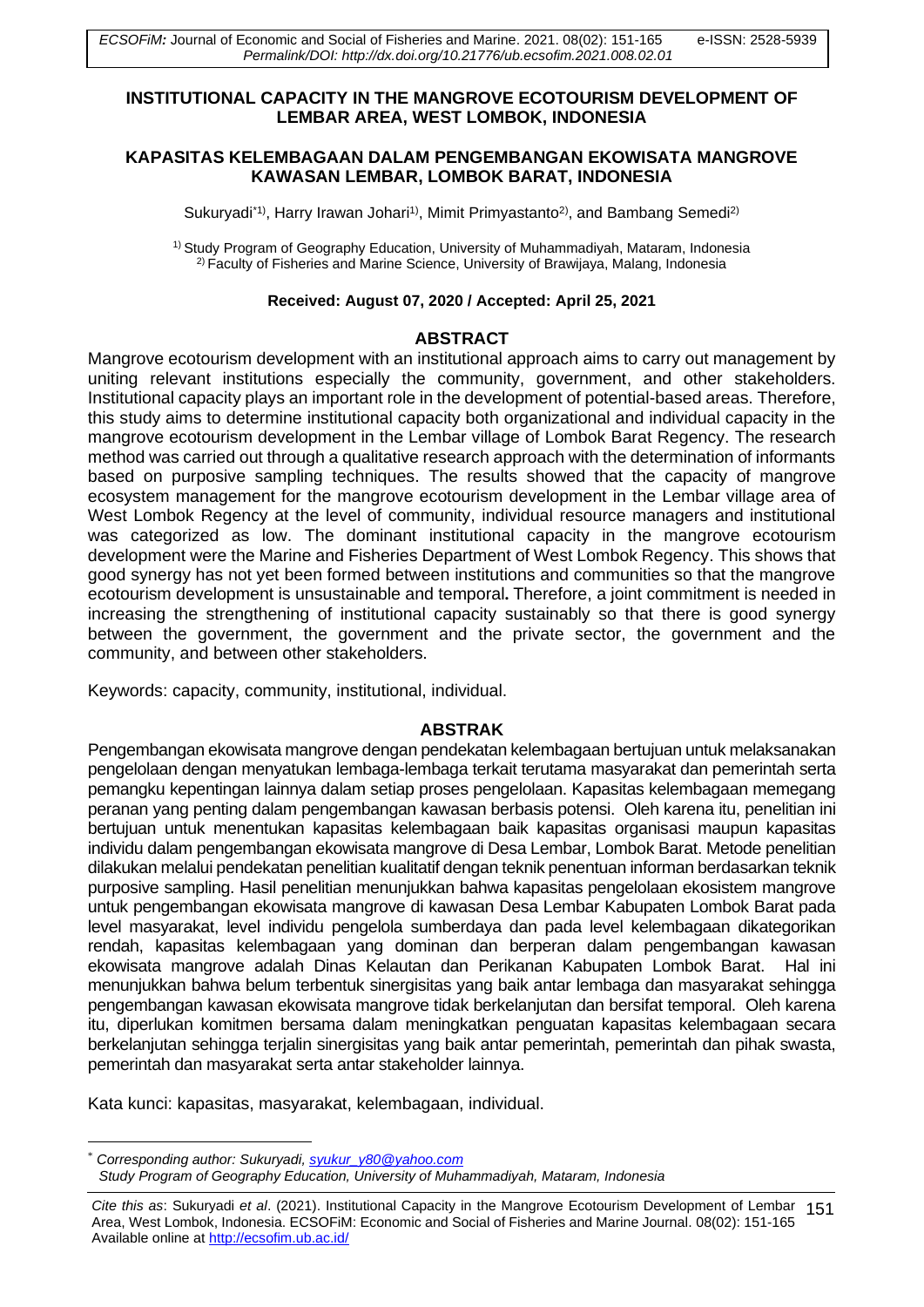### **INTRODUCTION**

The mangrove tourism development is directed at tourism activities that emphasize tourism activities that are responsible and have insight into the preservation of resources and the environment or better known as mangrove ecotourism. The concept of ecotourism is a form of travel activity in the natural environment that maintains the value of nature conservation, aspects of social empowerment, culture, education, and local economic empowerment (Sunarti & Srihartini, 2015). Sitomorang & Mirzanti (2012) added that ecotourism not only offers unspoiled and beautiful panoramas, but also provides a learning process to protect and care for nature, and to improve the welfare of local communities around or within the ecotourism destination. This concept involves all stakeholders who then set priorities while remaining guided by the main goal of achieving sustainable development with an environmental perspective.

The concept of utilizing mangrove ecosystems as an ecotourism object is in line with the shift in tourist interest from old tourism (classic standard) which only conducts tourism without education and conservation to new tourism (alternative tourism) which is to conduct tourism in which there are education and conservation (Sitohang *et al*., 2014). Thus, ecotourism management in an integrated and sustainable manner with various destinations around it can improve tourism paths optimally (Razak & Suprihardjo, 2013) and simultaneously will have a positive impact on regional economic growth.

Ecotourism development is one of the development alternatives that can help overcome problems to produce tangible value and positive for environmental conservation activities and local culture to improve the welfare of the local community (Tuwo, 2011). Ecotourism activities are currently becoming an interesting trend undertaken by tourists to enjoy different forms of tourism from other forms of tourism. In this context tourism that is carried out has an inseparable part with conservation efforts, economic empowerment and encourages higher respect for differences in community culture.

The mangrove ecotourism development based on village potential is strongly influenced by institutional aspects, objects and tourist attractions, and tourism infrastructure (Sastrayuda, 2010). This shows that these three aspects have an important role in improving the service and quality of tourism products. According to Inskeep (1991) that in terms of tourism development, institutions are an important component in supporting the success of tourism. Institutions play a role in regulating the resources and distribution of benefits to increase tourism potential (Triambodo & Damanik, 2015). The urgency of the existence of institutions in the tourism development is that institutions can play a role as a vehicle and an activator in facilitating and developing community participation in the tourism sector (Triambodo & Damanik, 2015). Institutions can develop well if there are institutional infrastructure, institutional arrangements, and institutional mechanisms. Institutions can be in the form of organizations as players of the game and rules of the game which regulates the continuity of the organization and cooperation between its members to achieve common goals (Taryono, 2009).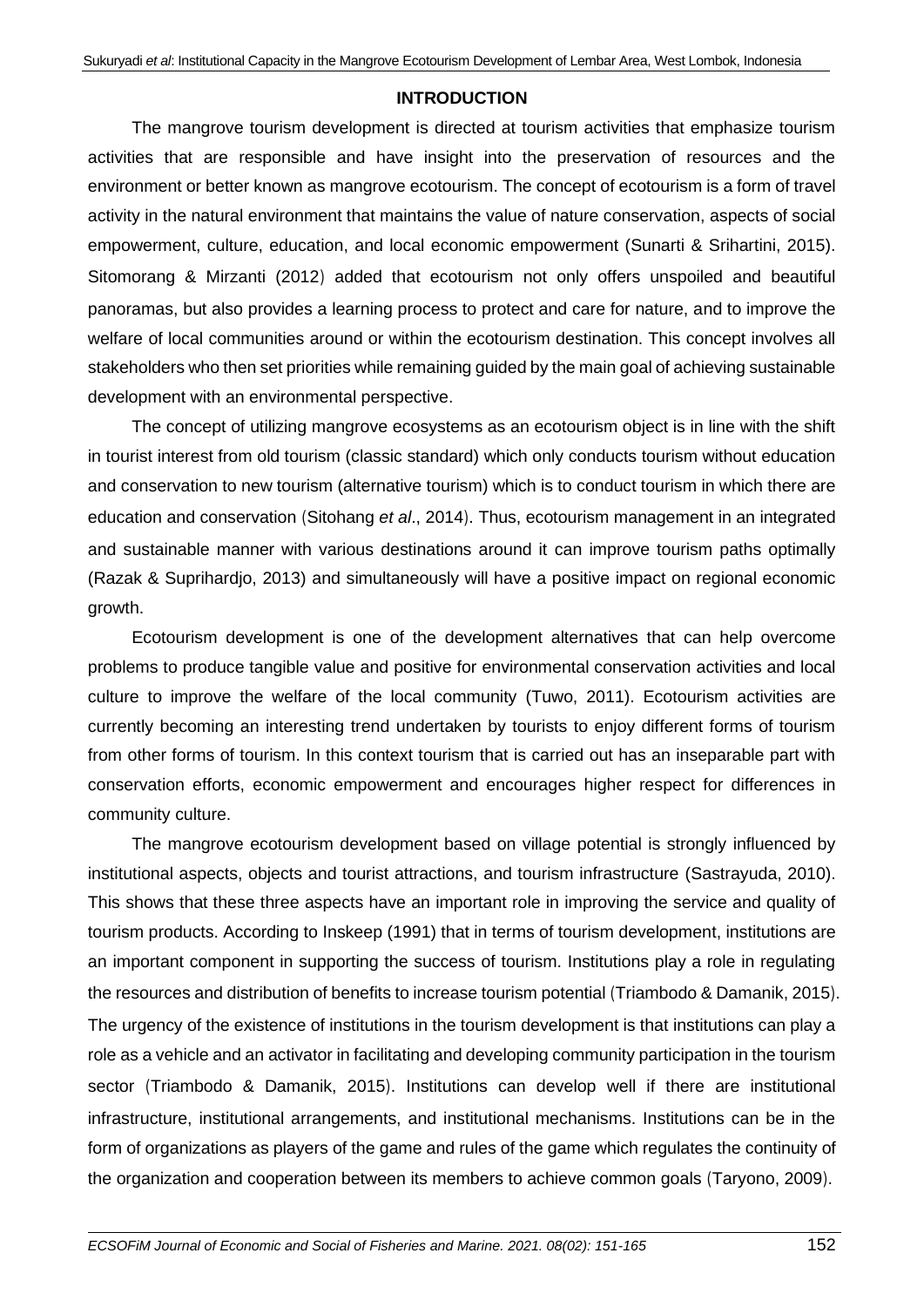The mangrove ecosystem in the Lembar area has a high ecological role and is used as a pilot area for mangrove conservation and rehabilitation activities in the southern West Lombok Regency (Sukuryadi *et al*., (2020). In 2015 the area was developed into a mangrove ecotourism area through a central government program through the collaboration of the Ministry of Marines and Fisheries Affairs with the Community Coastal Development - International Fund for Agricultural Development (CCDP-IFAD) fiscal year 2013 to 2016 as an appropriate form of management for ensuring the sustainability of conservation and rehabilitation while simultaneously boosting the economy of local communities. According to Tuwo (2011) that the development and utilization of mangrove ecosystems for ecotourism is one alternative development that can help overcome the problem of utilization that is destructive and threatens the preservation of resources. The management of the mangrove ecotourism area in the Lembar area was formalized in 2015 and its management model has been handed over from the central government to the regional government to the village government through the natural resource management group.

Based on data from the Marines and Fisheries Department of West Lombok regency, there are 10 community groups formed in 2013 through the CCDP-IFAD program in the Lembar village area. The community groups are; 1) Mangrove Lestari engaged in resource management, 2) Sinar Pagi is engaged in fishing, 3) Bajang Bahari is engaged in aquaculture ponds, 4) Pade Angen is engaged in fish processing, 5) Beriuk Angkat Kodong engaged in fishing, 6) Putri Pesisir Mandiri is engaged in fish processing, 7) Pantai Muara Biru is engaged in marketing, 8) Cahaya Teluk Cemare is engaged in marketing, 9) Mitra Usaha is engaged in processing, and 10) Bangun Bersama is engaged in infrastructure. The purpose of forming these community groups is one strategy to optimize the role and involvement of the community in managing village-based resource potential. The establishment of community-based institutions as a means to provide the community reinforcement in the management and development of mangrove ecosystem areas so that it can have an impact on environmental sustainability and improve the economy of local communities.

The mangrove ecotourism development with an institutional approach aims to carry out management by bringing together relevant institutions especially the community, government, and the other stakeholders in each management process starting from planning, implementation, utilization, monitoring, and evaluation. The institutional aspect is one of the important components in supporting the success of tourism development (Inskeep, 1991). In the collaborative institutional aspect, it is necessary to combine the capacity of the government and the community both in the form of organizations and individuals as the main actors in the development of ecotourism. Therefore, this study aims to determine institutional capacity both organizational and individual capacity in the mangrove ecotourism development in the Lembar village of Lombok Barat regency.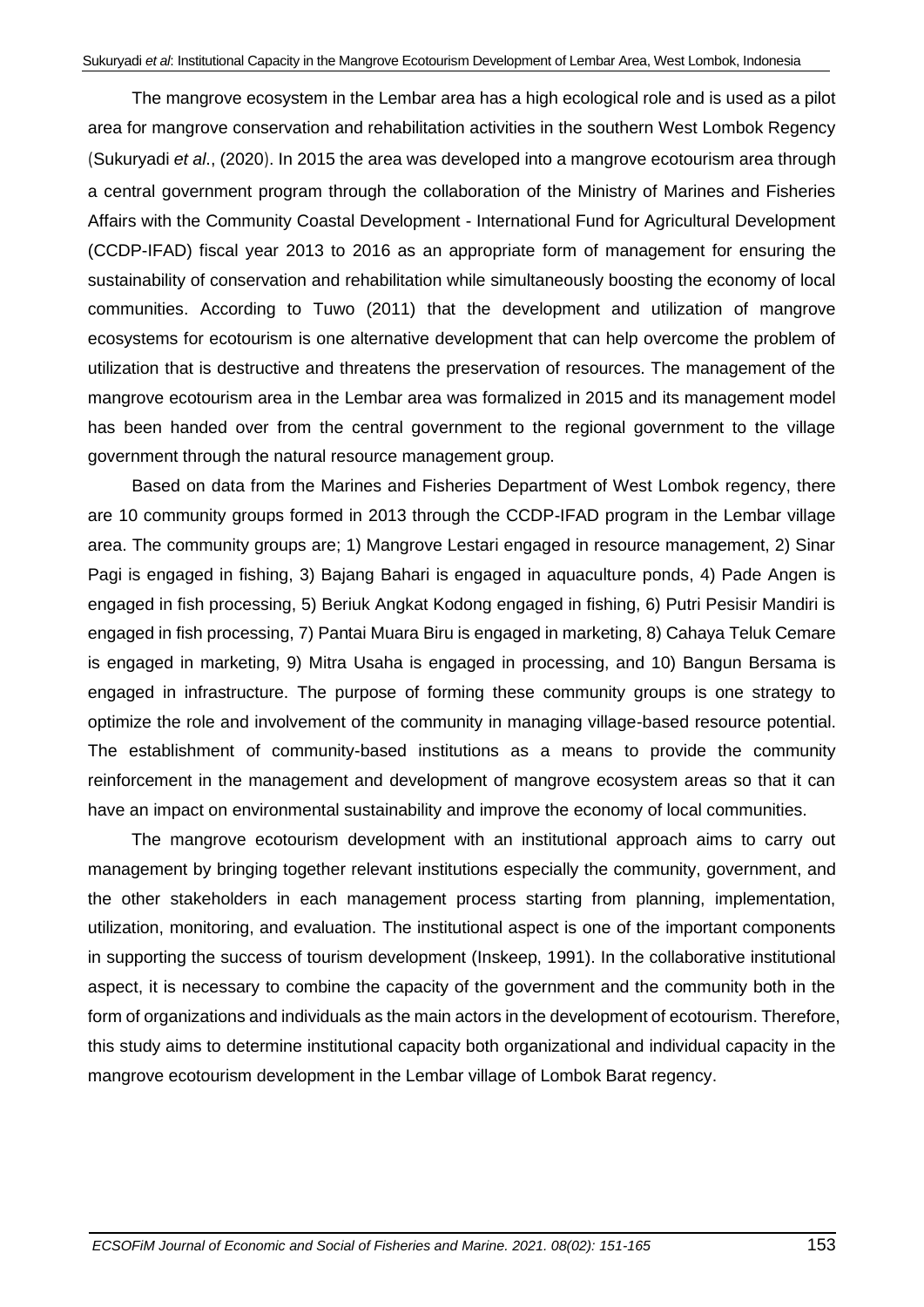# **RESEARCH METHODS**

## **Site Map**

The mangrove ecosystem in the Lembar village is one of the areas in the Lembar Bay region which is administratively located in the Lembar sub-district of the West Lombok regency of West Nusa Tenggara Province (Figure 1).



**Figure 1. Site Map of Research** (Sukuryadi *et al*., 2020)

## **Determination of Respondent Techniques**

Respondents are people who are considered to know well about the problem under study and are willing to provide information. In qualitative research, the position of the respondents is very important, this is because the respondent is the foundation of data collection for researchers in revealing research problems (Arikunto, 2014). The technique used in determining respondents is a non-probability sampling technique, namely purposive sampling where the number of members of the population is deliberately chosen based on the objectives of a study with consideration of having a direct connection and involvement with the research area (Sugiyono, 2014). The number of respondents in this study was 100 respondents consisting of 56 people from community elements who are directly adjacent to the mangrove ecosystem and 2 people from elements of the village government, 18 people from elements of the relevant government agencies, 20 people from elements of the resource management group and 4 people from elements of the non-government organization (NGOs).

# **Data collection technique**

Institutional data consisting of organization and individual capacity levels were collected directly at the study site through structured interviews with respondents (guidelines with a questionnaire). In this study, a questionnaire was made to obtain data on institutional capacity aspects which included organization and individual community capacity levels in the management of mangrove ecosystems for ecotourism development. So, the type of questionnaire used in this study is a closed questionnaire type, which contains questions that are accompanied by several alternative answers. Respondents in answering are bound to the answers provided (Margono, 2010). This questionnaire uses a type of Likert Scale (summated rating scale) used to measure the attitudes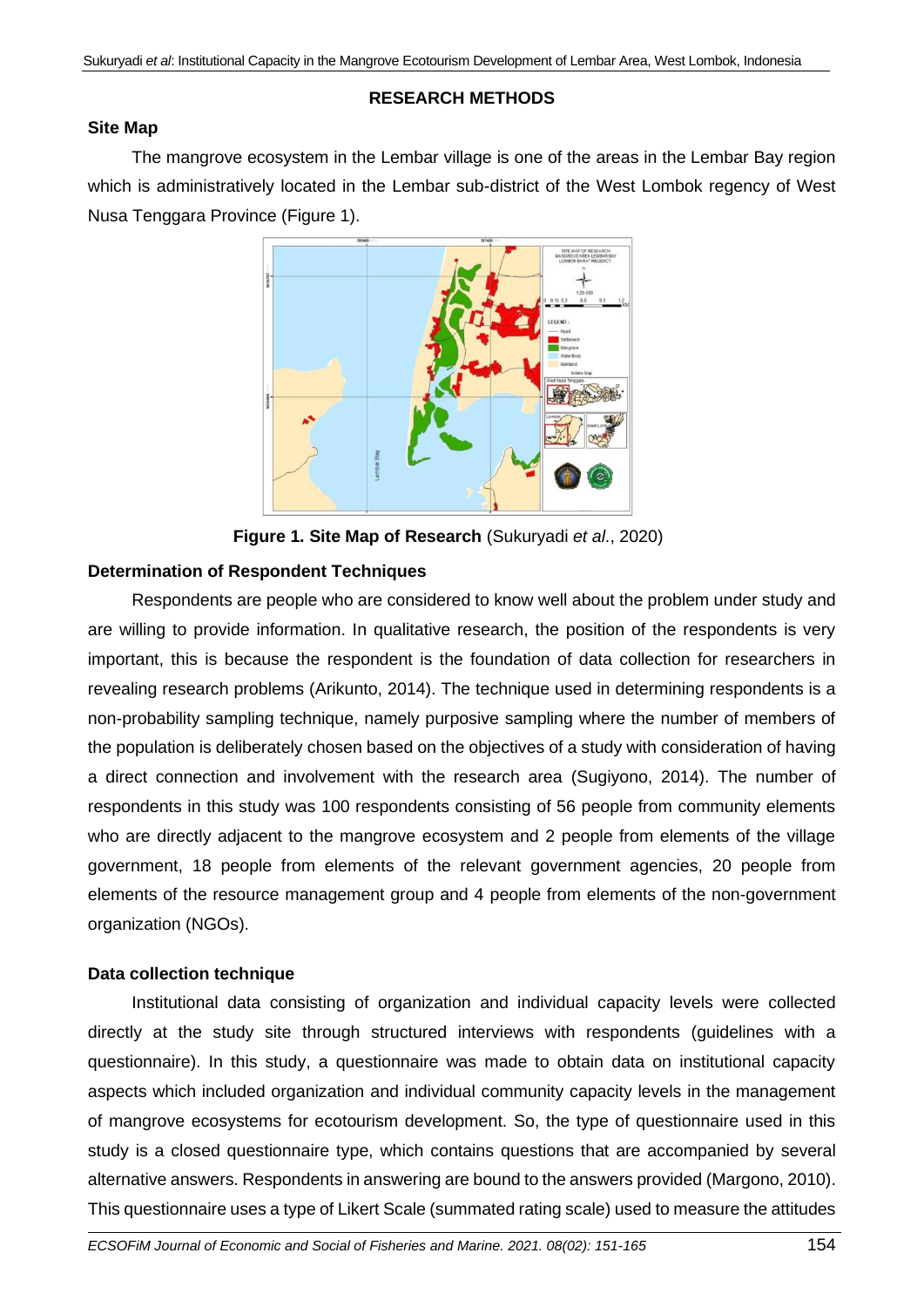and perceptions of a person or group of people about social phenomena (Sugiyono, 2014). Another opinion also states that a Likert scale is some positive and negative questions about an attitude. The choice of answer items is always, sometimes, and not (Margono, 2010).

### **Data analysis technique**

The institutional capacity analysis conducted in this study uses descriptive qualitative analysis methods. The data used as the basis for the analysis were obtained by conducting direct interviews with the respondents using a questionnaire. The information that will be explored is how the institutional capacities included organization and individual community capacity levels in the management of mangrove ecosystems for ecotourism development as in table 1, in this case, it's base data in supporting the management of mangrove ecosystems for ecotourism development. Analysis of institutional capacities included organization and individual community capacity levels in the low, moderate, and high categories using a Likert scale approach (Margono, 2010; Sugiyono, 2014).

| No             | <b>Capacity Level</b>         | <b>Indicators</b>                                                                                                                                                                                                                                                                                                                                                                                                                                                                             |
|----------------|-------------------------------|-----------------------------------------------------------------------------------------------------------------------------------------------------------------------------------------------------------------------------------------------------------------------------------------------------------------------------------------------------------------------------------------------------------------------------------------------------------------------------------------------|
| 1              | Individual manager capacity   | 1. Individual capacity to pioneer the development of ecotourism<br>potential                                                                                                                                                                                                                                                                                                                                                                                                                  |
|                |                               | 2. Individual capacity regarding knowledge and understanding of the<br>concept of ecotourism                                                                                                                                                                                                                                                                                                                                                                                                  |
|                |                               | 3. Individual capacity in managing tourist attractions                                                                                                                                                                                                                                                                                                                                                                                                                                        |
|                |                               | 4. Individual capacity in processing souvenirs                                                                                                                                                                                                                                                                                                                                                                                                                                                |
| $\overline{2}$ | <b>Community Level</b>        | The level of community perception with the following parameters:<br>1.                                                                                                                                                                                                                                                                                                                                                                                                                        |
|                |                               | the ability to identify the potentials of mangrove ecosystems, able<br>to explain the understanding of concepts and principles of<br>ecotourism, be able to understand and apply the concept of<br>ecotourism-based management of mangrove ecosystems and<br>understand the urgency of developing ecotourism as an<br>alternative that can maintain sustainability nature and economy of<br>society.                                                                                          |
|                |                               | 2. The level of community participation with the following<br>parameters: involvement in various forms of activities or programs<br>to develop mangrove ecotourism, involvement in integrating local<br>natural and cultural potentials, involvement in managing one of<br>the tourist attractions and souvenirs in the mangrove ecosystem,<br>and also committed together with other communities in managing<br>mangrove ecosystems in planning, implementing, evaluating and<br>monitoring. |
| 3              | <b>Institutional Capacity</b> | 1. Leadership and coordination                                                                                                                                                                                                                                                                                                                                                                                                                                                                |
|                |                               | 2. External partnership                                                                                                                                                                                                                                                                                                                                                                                                                                                                       |
|                |                               | 3. Capacity to develop tourist attractions                                                                                                                                                                                                                                                                                                                                                                                                                                                    |
|                |                               | 4. Capacity to promote ecotourism                                                                                                                                                                                                                                                                                                                                                                                                                                                             |

**Table 1. Indicators of Mangrove Ecosystem Management Capacity for Ecotourism Development**

### **RESULT AND DISCUSSION**

### **Individual Level Capacity of Resource Managers**

The capacity of individual managers is the ability of individuals to manage mangrove ecotourism areas. Based on the results of the study showed that the capacity of individuals in the group of natural resource managers is still low so that it has not been able to do sustainable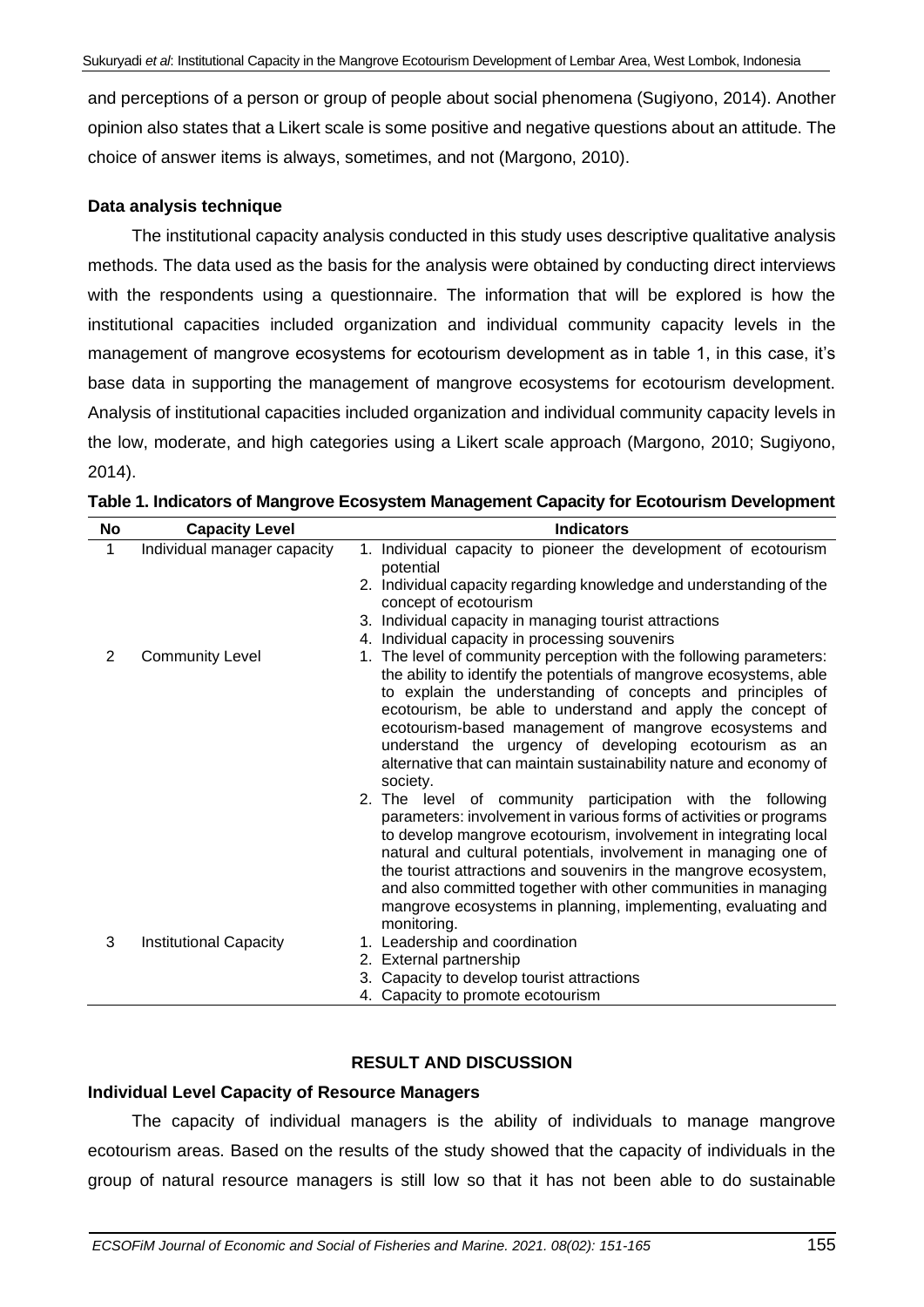management. Therefore, due to the capacity of the resource management group that has not been supported, the Marine and Fisheries Department has handed over its management process to a community group outside the resource management group called the Pemuda Mandiri Baros Group. The management process carried out by the Pemuda Mandiri Baros Group also has not shown indicators of success. This is due to the absence of regulations in the form of Village Regulations that can strengthen matters related to the area management process, the Pemuda Mandiri Baros Group is still limited in scope in managing the area and is still constrained in regulating everything related to the operational standards of the area management process mangrove ecotourism. The existence of regulations can reinforce community groups in regulating the process of area management and can guarantee these groups avoid various forms of extortion that can harm the community groups themselves.

In general, the level of individual capacity of natural resource managers in the development of mangrove ecotourism is still relatively low based on the indicators used as in Figure 2. Based on the figure shows that around 86.67% of the total respondents have a category of individual resource manager capacity that is categorized as low in management mangrove ecosystem areas, 13.33% of the total respondents have a category of individual manager capacity that is moderate, and overall of the total respondents do not have a high capacity category in the management of mangrove ecosystem areas (0.00% of the total respondents). Based on interviews with the head of the natural resource management group that members of the resource management group do not yet have a joint commitment to the development of mangrove ecotourism areas. The capacity of human resources in the natural resource management group is still lacking so that it has not been able to carry out sustainable management. Therefore, the involvement of management elements with various parties in all forms of activities that can increase capacity is a guarantee of the maturity of individual and organizational capacity in the development of mangrove ecotourism.



**Figure 2. Category of Organizer Individual Capacity**

# **Community-level Capacity**

Community development and assistance through empowerment programs are very much needed as a medium to awaken the spirit of awareness and mindset towards the surrounding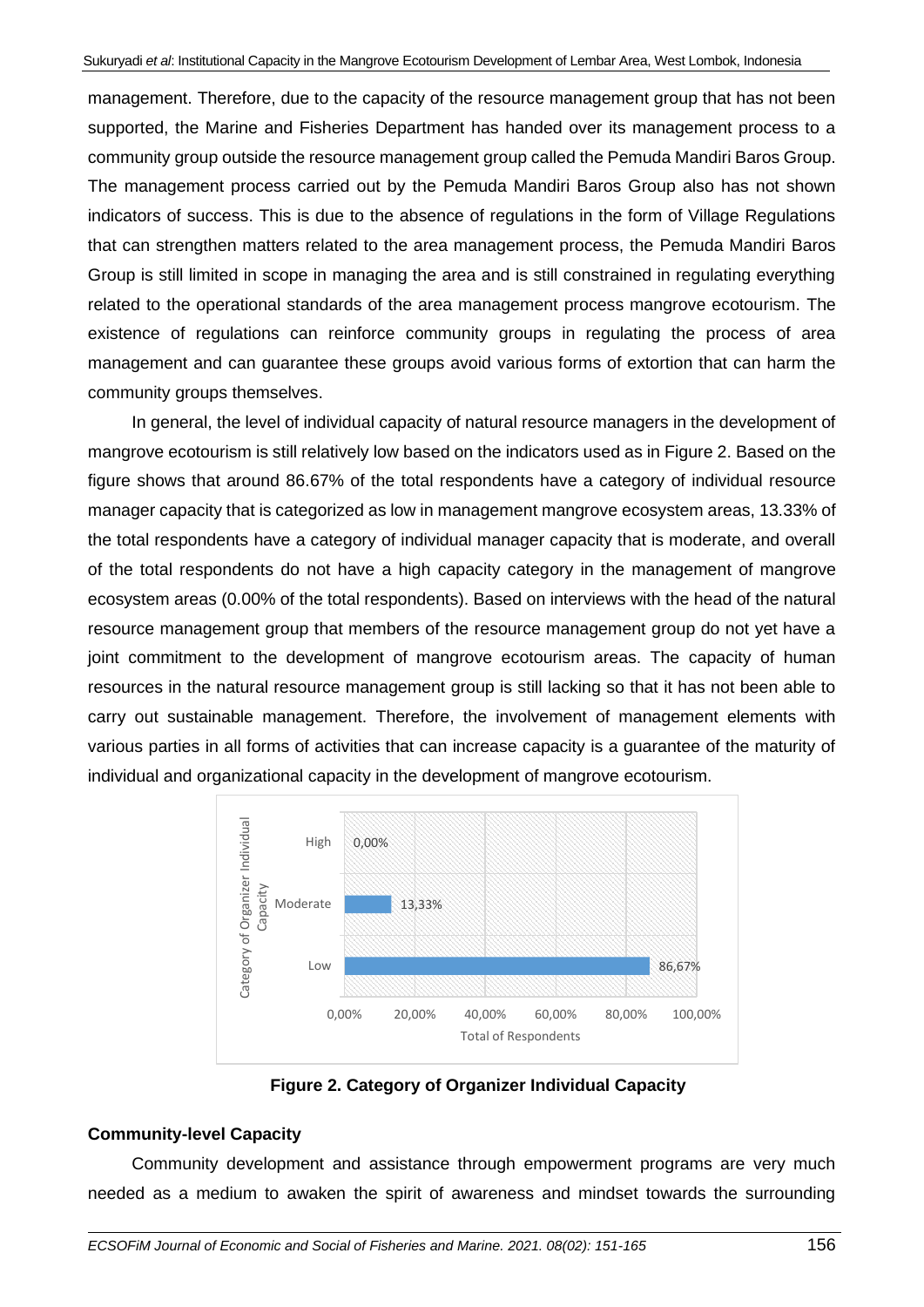environment. The community is the driving force and key to the success of an ecotourism development program (Puspitasari *et al*., 2015), community involvement in planning, implementing, evaluating and monitoring plays an important role that can influence the successful development of a mangrove ecosystem area for sustainable ecotourism activities (Hanafiah *et al*., 2013; Amin & Yahaya, 2015). Village-based information gathering is a form of mangrove ecosystem management that prioritizes community involvement. The program's socialization activities become a major step in shaping community perceptions and mindsets, this is done to shape the mentality of the community that is aware of participating and thinking about the sustainability of the ecosystem as a place for sustaining their livelihoods (Jalani, 2012).

Based on the results of the study showed that the capacity of the community in the development of mangrove ecotourism in the Lembar area of West Lombok as a whole has not shown a high category when viewed from programs that have been implemented. This can be seen from the government and private programs are still temporal and do not provide added value to the concern and public awareness of the environment. One of the government programs through the collaboration of the Ministry of Marines and Fisheries Affairs with the Coastal Community Development Project - International Fund for Agricultural Development (CCDP-IFAD) for the 2013- 2016 fiscal year and private programs through Indonesia Marine and Climate Support - United States Agency for International Development (IMACS- USAID) in 2013 has not shown significant changes to the perception and awareness of the community in supporting the sustainability of activities. Assistance and coaching activities through the empowerment program have not demonstrated the independence of coastal communities in continuing the management program that has been initiated with the government and the private sector, each activity is only able to run at the beginning of the program at the planning and implementation stages, while the evaluation, monitoring and sustainability stages of the program cannot be managed independently by the community. This is because the ability of the local community has not been independent in the management of mangrove ecosystems for the development of ecotourism. Thus, the majority of the community of Lembar village of Lombok Barat has a low capacity category in the development of mangrove ecotourism areas as shown in Figure 3.



**Figure 3. Category of Community Capacity**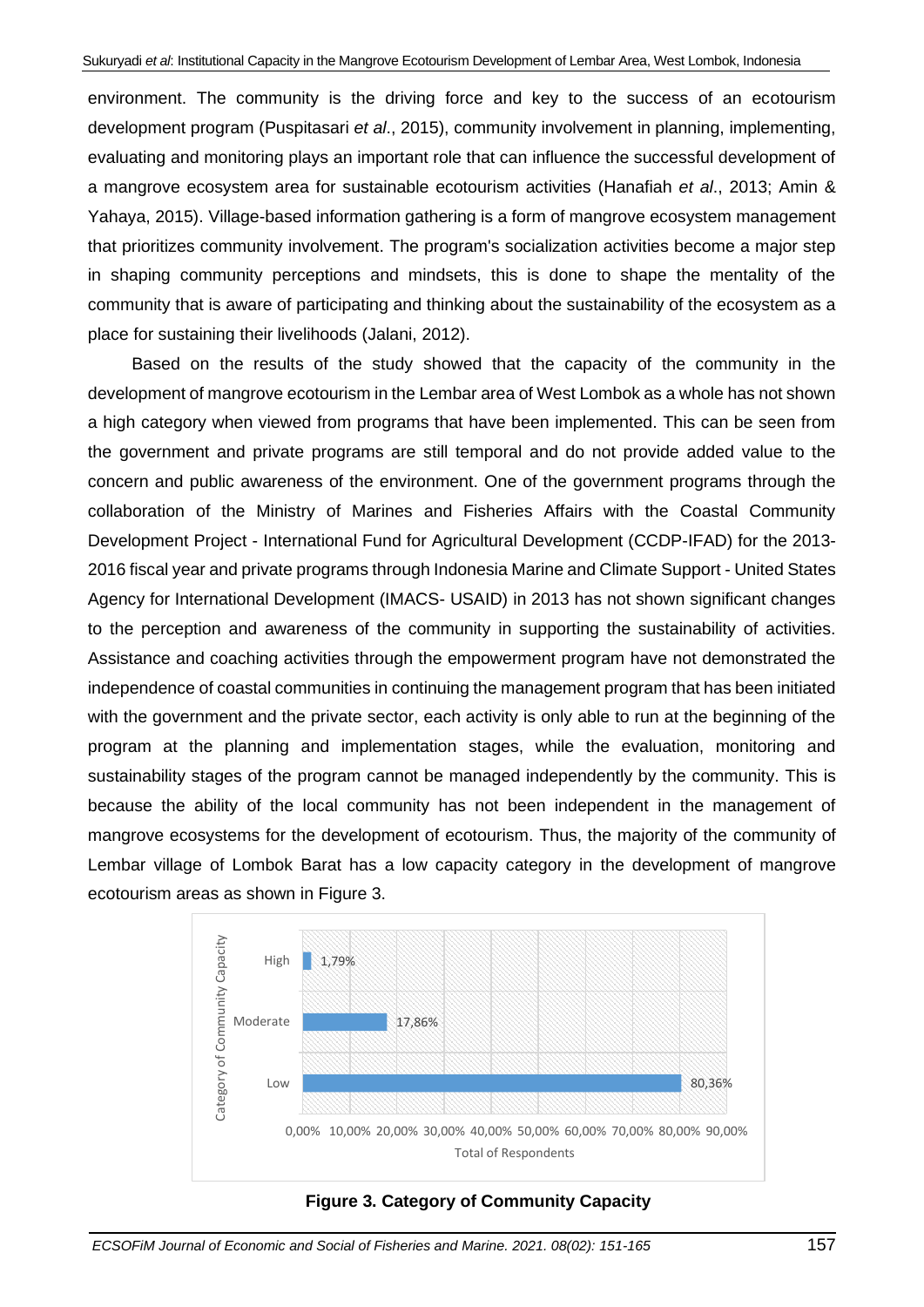Based on Figure 3 shows that community capacity in managing mangrove ecosystem areas for ecotourism development is categorized as low. Based on the figure shows that 80.36% of total respondents have low capacity, 17.86% of total respondents have a moderate capacity, and 1.79% of total respondents have a high community capacity category in the management of mangrove ecosystem areas. Thus, most communities have a low capacity category in the development of mangrove ecotourism areas, this is caused by the perception and involvement of the community is still low, the synergy between the community and the government is not going well, community involvement in management is still limited so it does not have an impact on increasing local economy.

#### **Institutional Level Capacity**

Institutional capacity is the ability of institutions to manage mangrove ecosystems for ecotourism development. Indicators of institutional capacity can be seen in leadership and coordination, external partnerships, capacity to develop tourist attractions, and capacity to promote ecotourism. The community groups that are still active in the management of mangrove ecosystems for ecotourism development consist of the Pemuda Mandiri Baros group and the Mangrove Lestari group, while the tourism awareness group is currently inactive so it does not play a role in the development of mangrove ecotourism areas. Pemuda Mandiri Baros organization is a village youth organization outside the resource management group that has aspirations to conserve mangrove forests, while the Mangrove Lestari group is one of the community groups formed to manage natural resources. The institutional capacity in managing mangrove ecosystems for ecotourism development is as follows:

1. Leadership and coordination in mangrove ecosystem management

Based on the results of the study showed that the management activities carried out by the government and the private sector are carried out based on the potential of the village so that every activity to be carried out must be preceded by the phases of the village-based resource inventory, this activity is a socialization activity and gathering of potentials and problems based on aspirations and input from the local community. Exploring village-based potentials and problems is the first step taken to start a community-based management program. Decision making in the management program with a democratic system has a weakness that is if a leader is not able to make the right decisions and disagreements occur among members so when decision-making has not found common ground and is still arguing with each other which results in a lack of support from other different communities opinion so that management activities carried out are only temporal and not sustainable. Besides, democratic decision-making systems have weaknesses that can interfere with the management and development program because there is an element of dependence on the leaders' decisions.

2. External Partnerships.

Understanding and awareness of the local community supported by the collaboration of many parties can support the management of mangrove ecosystems for the development of mangrove ecotourism in the Lembar village of West Lombok. Based on the results of the study showed that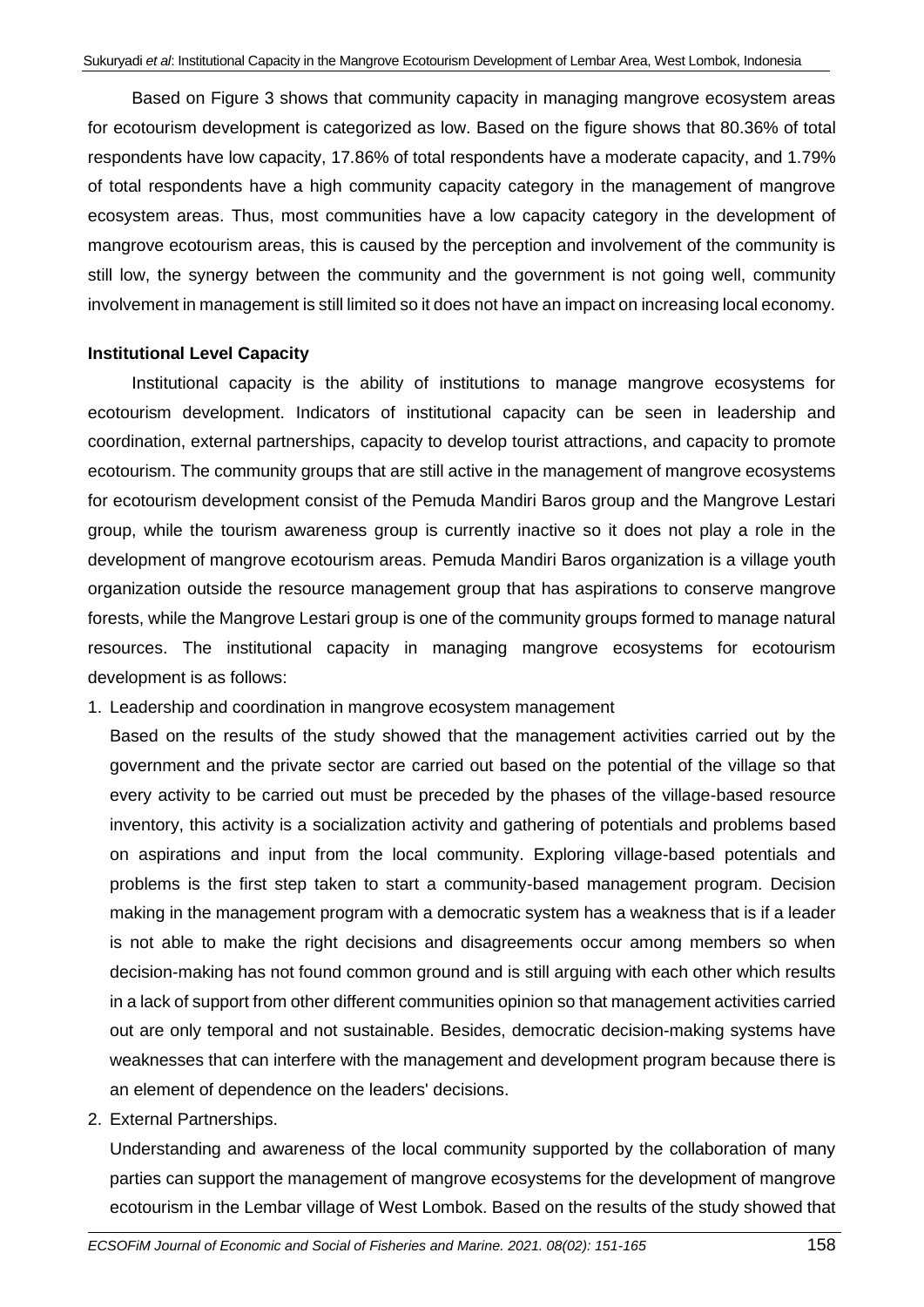the formation of the Pemuda Mandiri Baros group as a group outside the resource manager and the Mangrove Lestari group as a resource management group as a form of synergic cooperation between the community and the village government which is a village youth organization that has aspirations to preserve the mangrove forest area. The two community organizations have successfully cooperated with various government agencies involved in the West Lombok Regency government such as the Forestry Department, the marines and Fisheries department, universities, Indonesian Red Cross, Elementary Schools, and various private companies. The form of conservation carried out by the Lembar community through the two groups in December 2014 was to carry out planting activities covering an area of approximately 5 hectares, with 12,000 seedlings, in 2015 planting approximately 23 hectares, with 60,000 seedlings and in 2016 the planting of an area of 10 Ha, with 20,000 seeds. Besides, in 2018 the community together with the Alumni Corps of the Fisheries Business Academy - Fisheries High School of West Nusa Tenggara Regional Corridor in collaboration with the Indonesia Fishermen Association of West Nusa Tenggara participated in mangrove planting activities in the north coast region Lembar bay of West Lombok regency through the Social Service for Mangrove Planting together with several related institutions and the community, including the Marine and Fisheries Agency of West Nusa Tenggara, the Fish Quarantine and Quality Control Agency, the Natural Resources Conservation Center of West Nusa Tenggara, Regional Police Headquarters, Indonesian Red Cross of West Lombok, Wildlife Conservation Society, School Students in Lembar, University of New England - Australia students, and Representatives of the Denpasar Coastal and Marine Resources Management Center. This shows that the cooperation of youth organizations with other institutions in terms of conservation and rehabilitation shows a high level of participation. However, the form of community collaboration with outside parties in the management of mangrove ecosystems is not only on planting and maintenance but also managing for the development of mangrove ecotourism. The development of ecotourism is now one alternative in promoting unique and natural ecosystem services that are still maintained its authenticity. According to Tuwo (2011) that the development and use of mangrove ecosystems for ecotourism is one of the development alternatives that can help overcome the problem of utilization which is destructive and threatens the preservation of resources. The involvement of youth organizations with outsiders at the planning and implementation stages of mangrove ecotourism development is categorized as high, this can be seen from the forms of participation at the time of socialization activities and community-based resource inventory and program implementation stages, but at the evaluation and monitoring stages are categorized as low, this can be seen from the inadequate process of developing sustainable eco-tourism areas in the mangrove ecosystem area of Lembar village.

3. Capacity to develop tourist attractions

Based on the results of the study showed that several facilities were built as a means to develop the mangrove ecotourism attractions such as bridge track, gazebo, and floating houses. The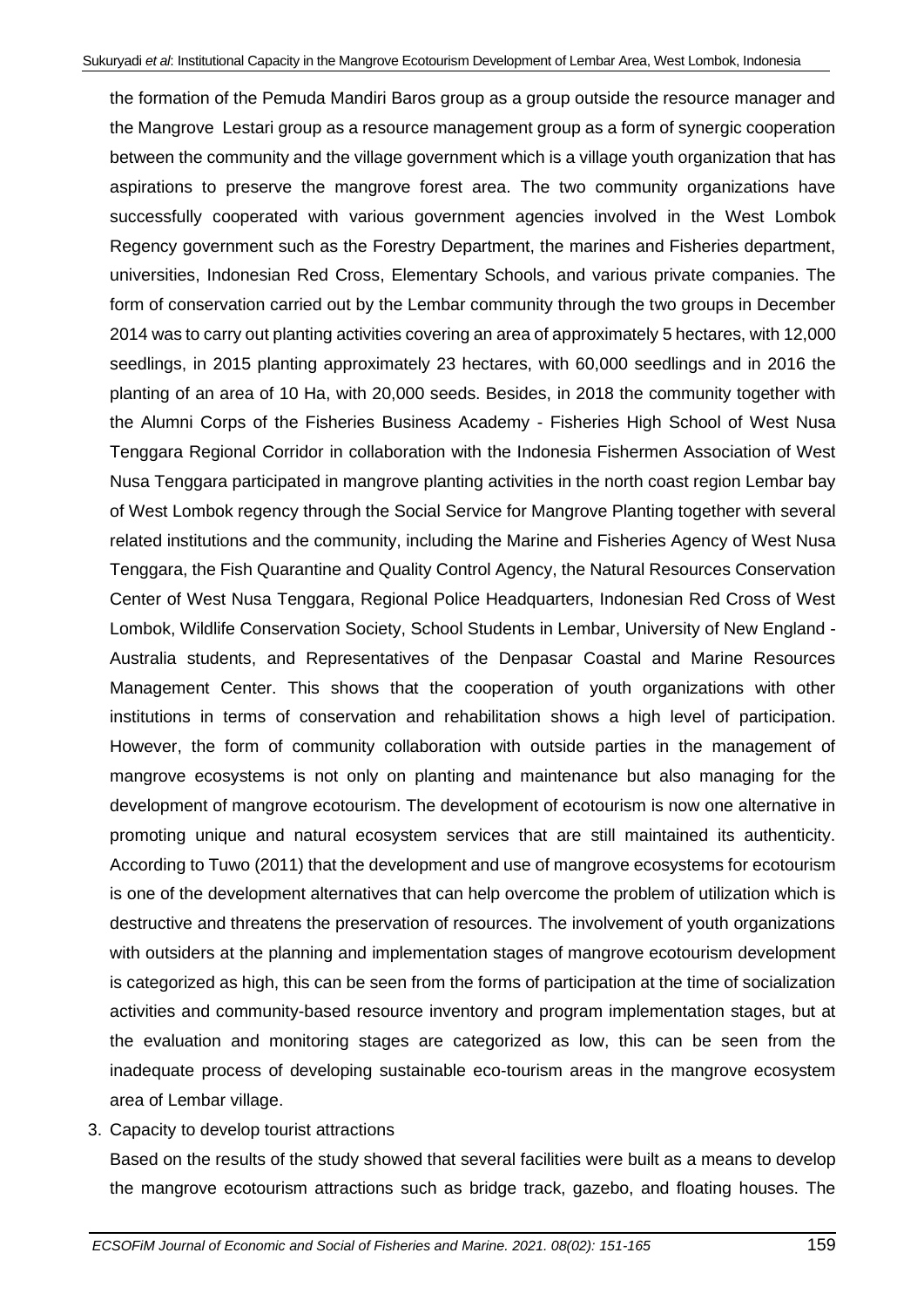institutional capacity of the government, private sector, and other related parties in developing tourism attractions are still categorized as low. This can be seen in some tourist attractions that cannot be carried out by the community due to the limited condition of the area used, which is not yet fully supported by infrastructure in each tourist attraction, especially in mangrove tracking areas that do not meet conformity standards, besides that it is also caused by the still weak capacity of the community so that its management is temporal and unsustainable. Institutional tourism attractions development by the government and community groups is needed to increase the attractiveness of tourists to various tourist attractions so as not to cause boredom. Management of mangrove ecotourism by area managers must realize that ecotourism must show the diversity of tourist attractions that are supported by other additional facilities so that tourist attractions in the area provide educational value that can make tourists aware of the environment. Merging various tourist attractions in an area can be done by combining the potential of nature tourism with the potential of cultural tourism. The institutional capacity of the community in combining natural and cultural tourism attractions is still low.

4. Capacity to Promote Mangrove Ecotourism.

Based on the results of the study showed that the development of mangrove ecotourism in the Lembar village area was not followed by the collaborative institutional role of the government, private sector and other parties in promoting tourist destinations that were developed so as not to have a significant impact on the sustainability of the ecotourism development program in the mangrove ecosystem area of the Lembar village of West Lombok. Besides that, there are some deficiencies in the development of mangrove ecotourism in the Lembar village are 1) unavailability of banners or billboards showing the direction to the mangrove ecotourism object, 2) unavailability of cleaning facilities in tourist areas such as garbage bins, 3) damage to roads leading to tourism and 4) not supported by promotional media from the government and other related parties to introduce mangrove ecotourism. Tourism promotion activities are needed to provide information to people outside the region about the development of mangrove ecotourism, this can be done through social media such as Instagram, Facebook, and blogs and other media by related agencies such as the Tourism Department of West Lombok Regency, besides, tourism promotion activities can be done by carrying mangrove ecotourism brochures when conducting comparative studies and at tourist festival activities.

Based on Figure 4 shows that in general the institutional capacity is categorized moderate as developing mangrove ecotourism based on the indicators used. Based on the figure shows that 45.45% of the total respondents had a low institutional capacity category in the management of mangrove ecosystem areas, 22.73% of the total respondents had a moderate institutional capacity category and 31.82% of the total respondents had a high category of institutional capacity. Based on respondent data, the high role and institutional capacity are dominated by the Marines and Fisheries Department of West Lombok regency. This shows that the dominant institutional capacity and role in developing the mangrove ecotourism area is the Marines and Fisheries Department of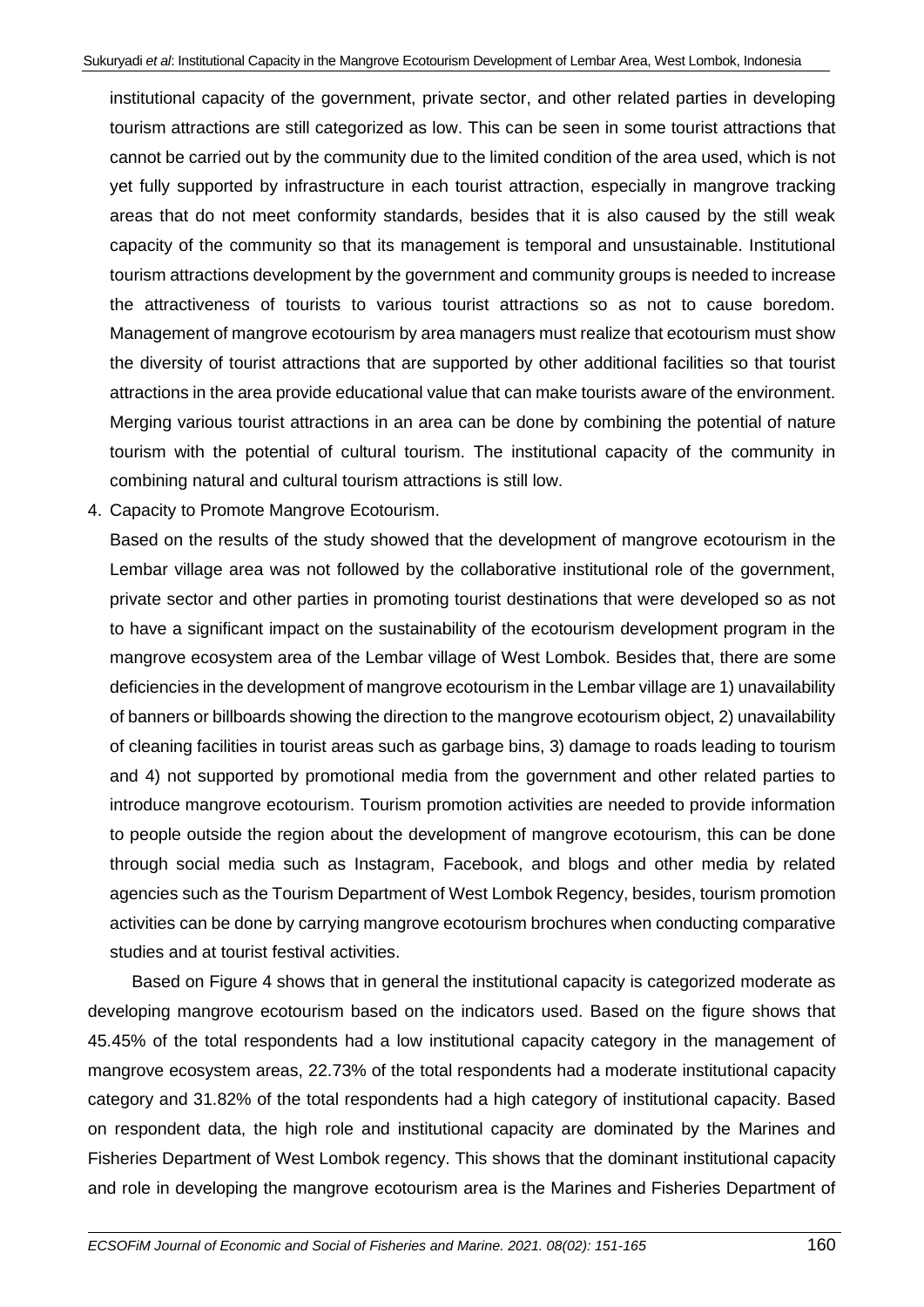West Lombok regency. The Marines and Fisheries Department of West Lombok regency is the main pioneer who developed the mangrove ecosystem into an ecotourism area through a central government collaboration program through the Ministry of Marines and Fisheries Affairs with Community Coastal Development - International Fund For Agricultural Development (CCDP-IFAD). The mangrove ecotourism development program for the Lembar village area is one of the programs that emphasize the concept of nature-based conservation tourism, in general, the implementation of the development of the West Lombok coastal area based on integrated coastal management, the Marines and Fisheries Department of West Lombok regency in carrying out the program both at the planning stage, implementation, evaluation, and monitoring still involve relevant parties such as the Department of Tourism, the Department of industry, the Regional Development Planning Agency, the Department of Environment and Forestry, NGOs and Universities. The involvement of related parties by the Marines and Fisheries Department is expected to provide roles and involvement following their duties and functions in the development of mangrove ecotourism areas. Based on the results of interviews with the head of the sector of coastal community empowerment of marine and fisheries department showed that the role and institutional capacity of related institutions have not shown a significant influence in supporting the development of collaborative mangrove ecotourism areas.





Institutional capacity in ecotourism development is urgently needed. It is hoped that the involvement of related institutions will be able to contribute institutionally to achieve successful management of sustainable areas to have an impact on the conservation and community economic aspects. According to Febryano *et al*., (2014) that local institutions together with community participation are important indicators of sustainable development. Strengthening local institutions through collaboration between government agencies, local, national, and international NGOs, universities, research institutes, and other institutions can increase their capacity in promoting government policies in the sustainable management of mangroves ecosystem. Collaborative institutional strengthening can be carried out by increasing the commitment of villages and community to uphold the local wisdom value, and increasing the participation and capacity of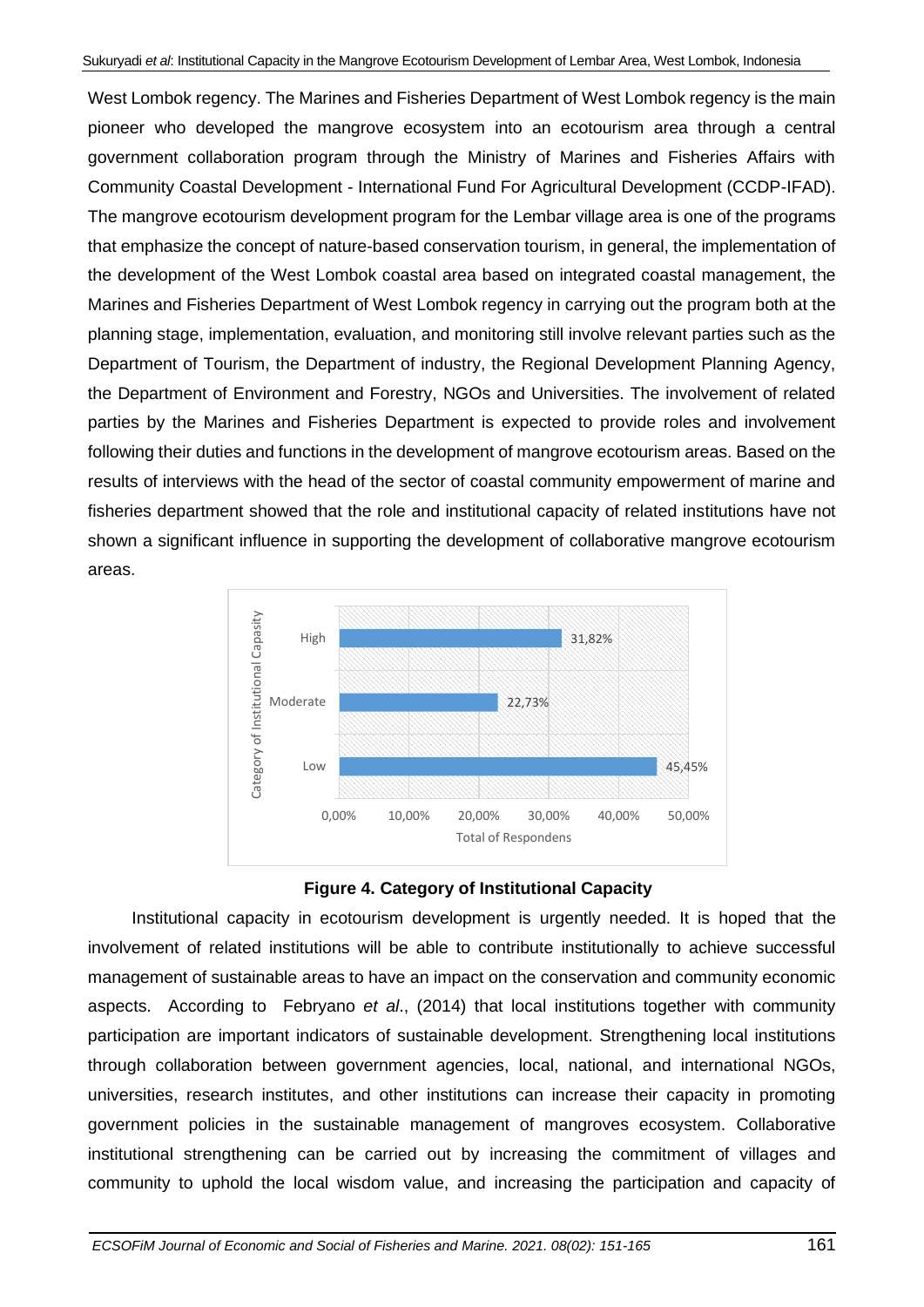individual community in managing the mangrove ecosystem area for ecotourism development (Sukuryadi *et al*., 2020). Kamoto *et al*., (2013) argue that weak government policies are not able to consider the complexity of local institutions, and the limited involvement of communities and local institutions in the formulation and implementation of policies can create and strengthen the practice of resource utilization that is destructive and causes social conflict. However, Tole (2010) shows that weak state and community capacity can be strengthened through external support from nongovernment agencies, including NGOs, donor agencies, and charitable organizations, although most support has relatively limited coverage and only persists in a short period.

Based on the results of the overall descriptive analysis shows that the capacity of developing mangrove ecotourism areas at the community level, the level of individual resource managers, and at the institutional level is categorized low. The capacity of developing mangrove ecotourism areas in multi-levels, both in the community and government and private institutions has not shown good synergy so that the management of mangrove ecosystems for ecotourism development is not sustainable and is temporal. Based on the results of research Wildan *et al*., (2016), it shows that in general tourism in the West Lombok Regency of the southern coastal region is not well developed due to unclear government programs, lack of synergy between the government and the local community, besides that there has not been a positive response from tourists regarding the atmosphere of tourism in the region is related to safety, the environment, and attitudes and behavior of some people towards tourists. Based on this, the economic impact of tourism on local communities is still limited because the community is not fully involved in tourism development. Therefore, according to Wildan *et al*., (2016), it is important to consider the principles of sustainable development, such as social capital based development by involving local communities, besides, according to Hakim *et al*., (2017) that community involvement in local wisdom can increase sustainability development of mangrove ecosystems. Bhuiyan *et al*., (2011) asserted that the success of ecotourism development is highly dependent on the participation and involvement of local communities because it will directly provide social, economic, and cultural impacts on the local community. According to Weslund & Gawell (2012) that in various countries also showed that strong social capital can encourage development in different economic sectors because of strong trust and close relations in a wider network among economic actors.

The utilization of mangrove ecosystems for the ecotourism development in several coastal areas in Indonesia has been carried out, for example, the Clungup Mangrove Conservation (CMC) ecotourism object is located in Tambakrejo Village, Sumbermanjing Wetan District, Malang Regency, and Sustainable Development of BJBR (Bee Jay Bakau Resort) Ecotourism in Mayangan District, Probolinggo City, both of which are in East Java Province. Based on the results of research Husamah and Hudha (2018), shows that the principles of community-based Clungup Mangrove Conservation ecotourism have been attempted to be implemented in CMC management even though existing conditions show that many are not yet optimal. Some of the criteria for each principle have not been implemented (still low), are being planned, are being pursued, and are being optimized. The principle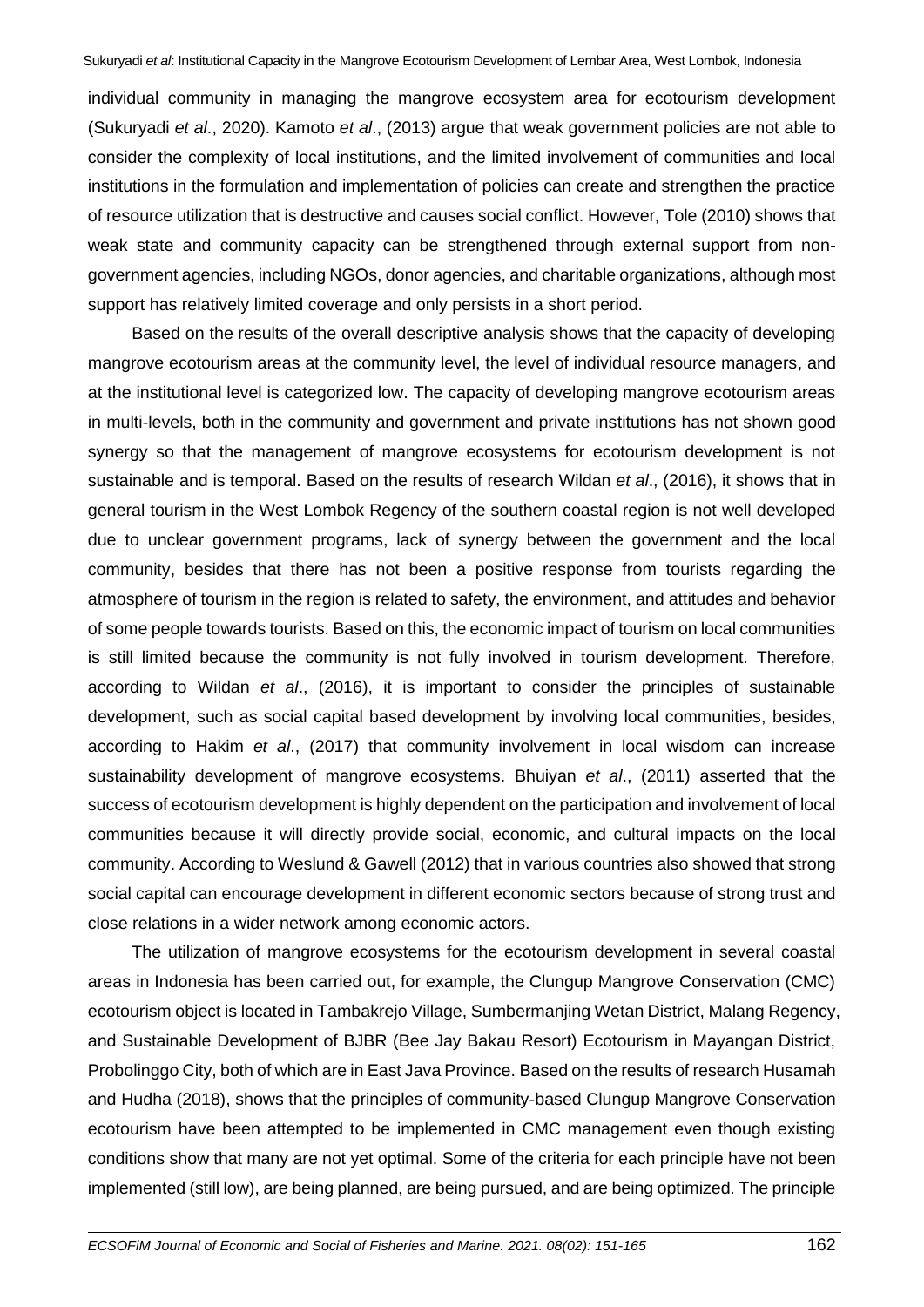of nature conservation has been considered or taken into consideration by CMC management, although in terms of visitor management it is still (not optimal). The principle of cultural conservation is still lacking because managers still have limited knowledge regarding this matter. The principle of community participation has not been maximized even though the establishment of CMC was entirely a community initiative. The aspect of building relationships with the community, showing an open attitude and providing accurate information, maximizing dialogue, and cooperation with all levels of the local community is still in the moderate category. Economic principles in the management of CMC are still not optimal because they have not provided the widest possible opportunity for the community to be involved as economic actors in ecotourism activities so that their welfare has not increased significantly. The principle of education is still weak even though the manager has tried to implement it. Regional uniqueness and local wisdom have not been highlighted. Information about various things (advantages and potentials) in CMC has not been packaged in a form and delivery technique that is communicative and innovative. The application of tourism principles is still not optimal, supporting facilities are still very limited, services are still weak, and standard operating procedures for services have not been made. According to Salim (2019), the management of ecotourism that has been carried out by the BJBR management is good, which includes planning such as making a vision and mission, managing organizations, tickets, cleaning tourism areas, the security of tourist areas, managing infrastructure, tourism facilities and management of marketing media, organizing, mobilizing, and supervising workers. The strategy used for the development of BJBR ecotourism is to maintain the preservation of mangrove forests and all the ecosystems therein, to organize exhibitions/traditional art performances typical of Probolinggo, and to make rides suitable for age levels.

# **CONCLUSION AND SUGGESTION**

# **Conclusion**

The capacity of mangrove ecosystem management for the development of mangrove ecotourism in the Lembar village area of West Lombok Regency at the community level. The level of individual resource managers and the institutional level is categorized as low. The dominant institutional capacity and role in developing the mangrove ecotourism area is the marine and fisheries department of West Lombok. This shows that good synergy has not yet been formed between institutions and communities so that the development of mangrove ecotourism areas is not sustainable and is temporal.

# **Suggestion**

The central, regional, and village government levels should have a shared commitment to the success of the village-based empowerment and development program so that there is good synergy between government, government and private sector, government and society as well as between other stakeholders. Besides that, further studies are needed to be related to the effectiveness of collaborative institutions in supporting the sustainability of mangrove ecotourism development.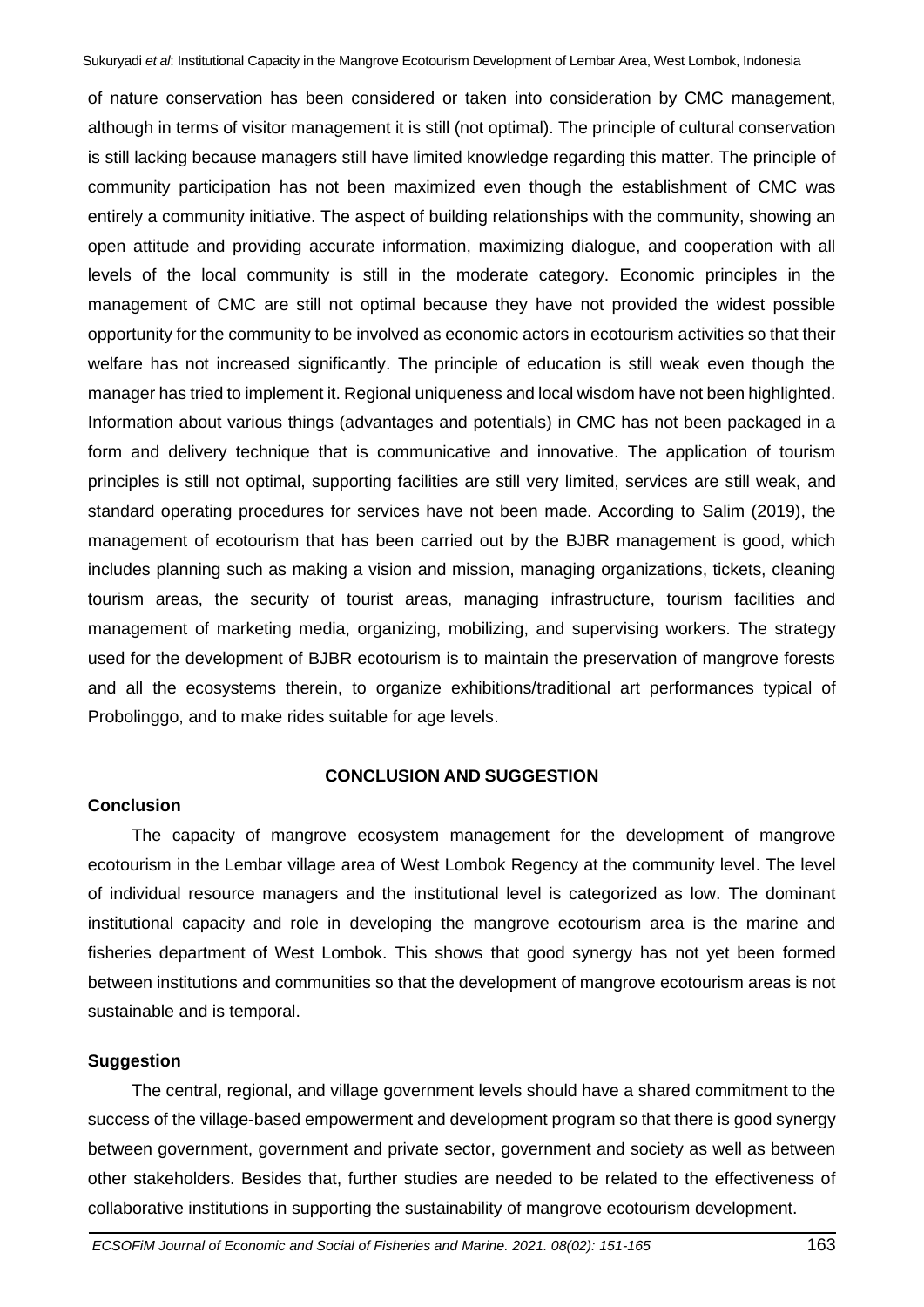## **ACKNOWLEDGEMENT**

Our deepest acknowledgments to related parties who have provided their support in the research process to the completion of this paper for publication, I hope that, the assistance and support that has been given to the author be recorded as good deeds that can bring blessings and Grace God's.

### **REFERENCES**

- Amin, A., and Yahaya, I. (2015). Model of Sustainable Community Participation in the Homestay Program. Mediterranean Journal of Social Sciences. 6(3S2).
- Arikunto, S. (2014). Prosedur penelitian. Jakarta: PT Rineka Cipta
- Bhuiyan, A.H., Siwar, C., Ismail, S.M., and Islam, R. (2011). The Role of Government for Ecotourism Development: Focusing on the East Coast Economic Region. Journal of Social Sciences, 7 (4), 557-564.
- Febryano, I. G., Suharjito, D., Darusman, D., Kusmana, C., and Hidayat, A. (2014). The roles and sustainability of local institutions of mangrove management in Pahawang Island. *Jurnal Manajemen Hutan Tropika*, *20*(2), 69–76.
- Hakim, L., Siswanto, D., and Nakagoshi, N. (2017). Mangrove Conservation in East Java: The Ecotourism Development Perspectives. J. Trop. Life. Science 7 (3), 277 – 285.
- Hanafiah, M.H., Harun, M.F., and Jamaluddin, M.R. (2013). Bilateral Trade and Tourism Demand. *World Applied Sciences Journal*, 10 (Special Issue of Tourism & Hospitality), 110-114.
- Husamah, dan Hudha, A.M. (2018). Evaluasi Implementasi Prinsip Ekowisata Berbasis Masyarakat Dalam Pengelolaan Clungup Mangrove Conservation Sumbermanjing Wetan, Malang. Jurnal Pengelolaan Sumberdaya Alam dan Lingkungan, 8(1), 86-95
- Inskeep, E. (1991). Tourism planning: an integrated and sustainable development approach: Van Nostrand Reinhold.
- Jalani, J. O. (2012). Local people's perception of the impacts and importance of ecotourism in Sabang, Palawan, Philippines. Procedia—Social and Behavioral Sciences, 57(9), 247–254.
- Kamoto, J., Clarkson, G., Dorward, P., and Shepherd, D. (2013). Doing more harm than good? Community-based natural resource management and the neglect of local institutions in policy development. *Land Use Policy*, *35*, 293–301.
- Margono, S. (2010). *Metodologi Penelitian Pendidikan*, Jakarta: Riena Cipta
- Mudiyarso, D., Joko, P., Kauffman, J.B., Matthew, W.W., Sigit, D., Daniel, C., Solichin, M., Hanuri, K., Sartji, T., and Sofyan, K. (2015). The Potential of Indonesian Mangrove Forests For Global Climate Change Mitigation. Journal of Nature Climate Change. Vol 5.
- Puspitasari, A.Y., Agus, R., and Ahmad, A.S. (2015). Community Participation in Forest Management of Mangrove (Case Study: Mangrove Forest Area Tugurejo Semarang). Proceedings of International Conference: Issues, Management, and Engineering in the Sustainable Development on Delta Areas Semarang, Indonesia – February 20th, 2015. Paper No. XXX (The number assigned by the OpenConf System).
- Razak, A., dan Suprihardjo. (2013). Pengembangan Kawasan Pariwisata Terpadu di Kepulauan Seribu. Jurnal Teknik Pomits, 2(1),14-19
- Salim, M.Y.A. (2019). Pengelolaan Dan Strategi Pengembangan Ekowisata BJBR (Bee Jay Bakau Resort) Berkelanjutan Di Kecamatan Mayangan, Kota Probolinggo. *Sarjana thesis, Universitas Brawijaya.*